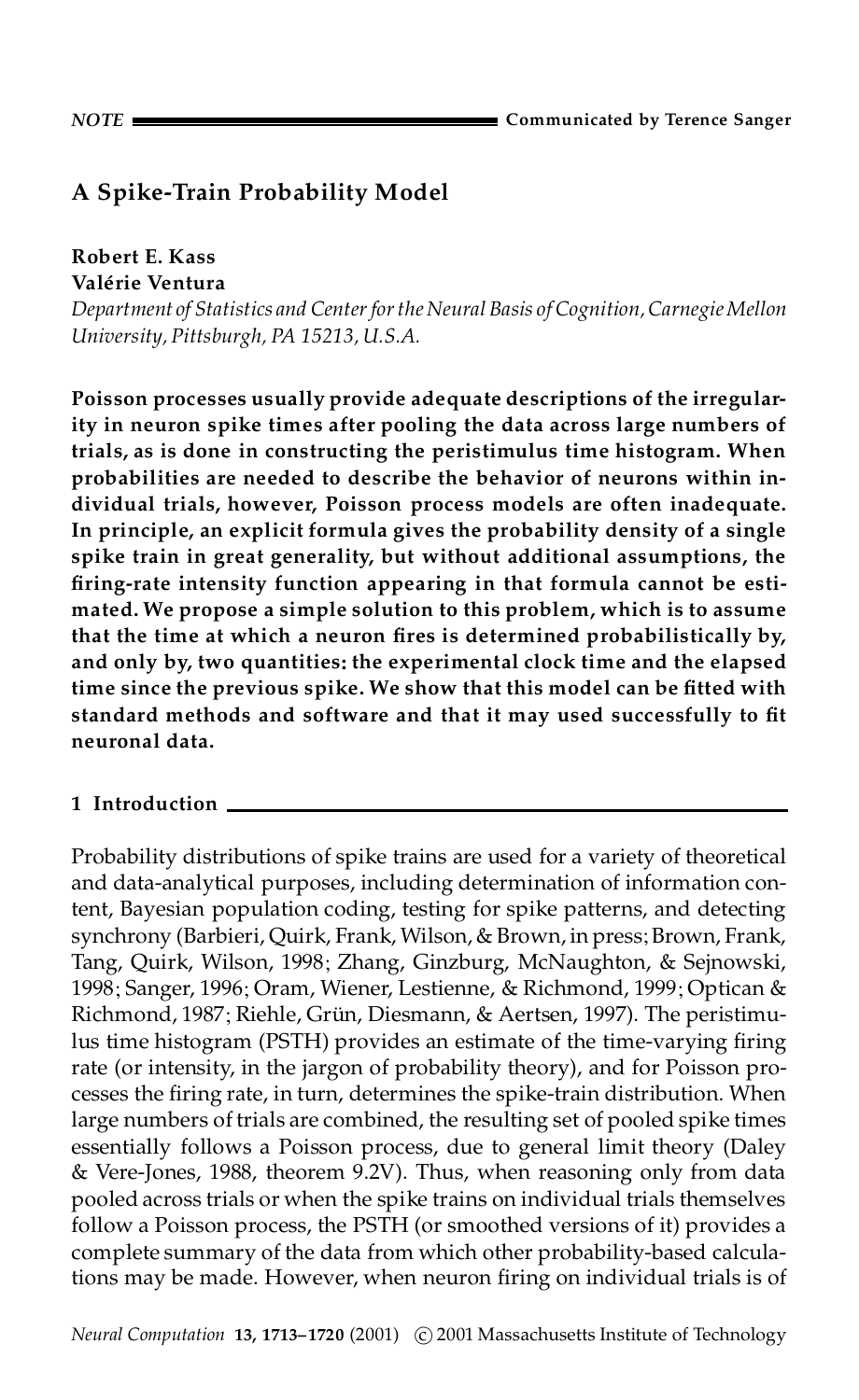interest and the process is non-Poisson, the joint distribution of the spikes cannot be obtained from the PSTH nor can itbe obtained from the PSTH in combination with the distribution of interspike intervals (ISIs). The purpose of this note is to suggest a class of probability models for spike trains that allow recovery of the joint spike-train distributions within individual trials and to report results from fitting these models to neuronal data.

#### **2 Inhomogeneous Markov Interval Processes**

Letting *N*(*t*) represent the number of spikes that have already occurred at time *t* on a particular trial, a spike occurs at time *t* if  $N(t + \Delta t) - N(t) = 1$  for all sufficiently small increments  $\Delta t$ . In the language of probability theory, the spike times follow a point process and  $N(t)$  is the corresponding counting process (Daley & Vere-Jones, 1988, chap. 13). If  $s(t) = (s_1, s_2, \ldots, s_{N(t)})$ denotes the spike times up to time  $t$ , then the probability density of the spike train during an interval [0, *T*] is

$$
p(s_1, \ldots, s_n) = e^{-\int_0^T \lambda(u|s(u))du} \prod_{k=1}^n \lambda(s_k \mid s_1, \ldots, s_{k-1})
$$
 (2.1)

where

$$
\lambda(t \mid s(t)) = \lim_{\Delta t \to 0} \frac{P(N(t + \Delta t) - N(t) = 1 \mid s(t))}{\Delta t}
$$

is the conditional intensity of the process and  $N(T) = n$ . In principle, this solves the problem of representing the spike trains in terms of a probability distribution. However, when *n* spikes are observed, the conditional intensity is a function of  $n + 1$  variables  $(t, s_1, \ldots, s_n)$ , which poses an extremely difficult nonparametric estimation problem.

A tractable simplication is to take the conditional intensities to have the form

$$
\lambda(t \mid s(t)) = \lambda(t, t - s_*(t)),\tag{2.2}
$$

where  $s_*(t)$  is the last spike time preceding  $t$ . We call the resulting processes inhomogeneous Markov interval (IMI) processes. When  $\lambda(t, t - s_*(t))$ is a function only of its first argument—the firing rate does not depend on occurrence times of previous spikes—we obtain an inhomogeneous (timevarying) Poisson process. The beauty of a Poisson process is that the spike probabilities are determined solely by the time-varying firing rate, or intensity, which may be written as  $\lambda(t)$  and is estimated by the smoothed PSTH. The special case of a homogeneous Poisson process occurs when there is no dependence on experimental clock time, meaning that the firing rate is constant across time. In this case, the ISIs are independent, and all follow the same exponential distribution. A generalization, not requiring the Poisson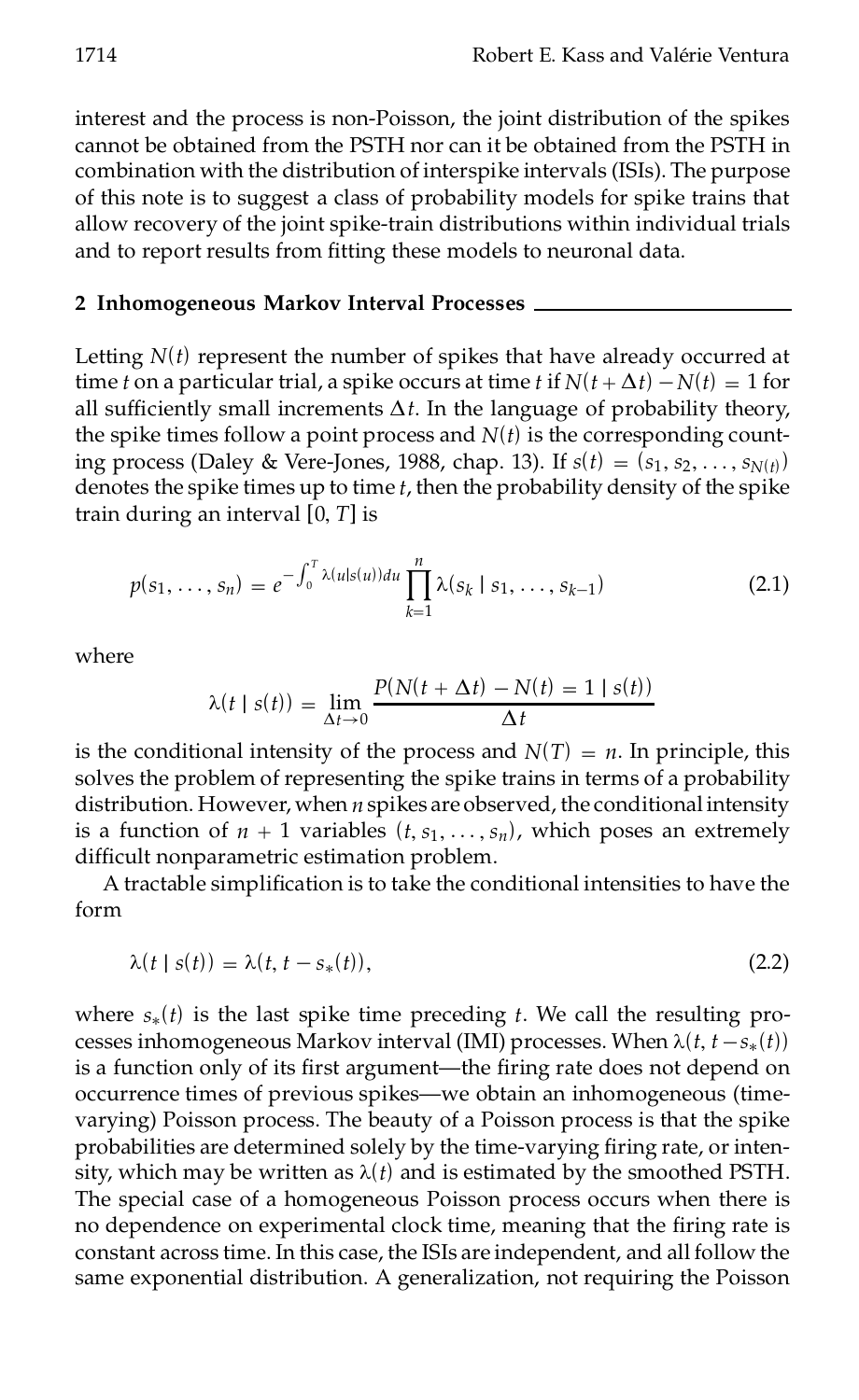assumption, is the class of renewal processes, in which the ISIs all follow the same probability distribution, but it is no longer required to be an exponential distribution. These processes fit into equation 2.2 when  $\lambda(t, t - s_*(t))$ is a function only of its second argument; that is, the firing rate does not depend on the experimental clock time.

An interesting subclass of IMI processes are the time-rescaled inhomogeneous versions of renewal processes recently used by Barbieri et al. (in press). These models begin with the fact that an inhomogeneous Poisson spike train is obtained from a sequence of exponential ISIs together with a rescaling of time.<sup>1</sup> A different ISI distribution, such as a gamma distribution, may be used in place of the exponential, and time may again be transformed in the same way.

An alternative subclass that may be treated nonparametrically (i.e., does not require the assumption of a specific ISI distribution) are the multiplicative IMI processes

$$
\lambda(t, t - s_*(t)) = \lambda_1(t) \cdot \lambda_2(t - s_*(t))
$$
\n(2.3)

which have been applied previously by Berry and Meister (1998) and Miller and Mark (1992). Here, the factor  $\lambda_1(t)$  modulates the firing rate only as a function of experimental clock time while  $\lambda_2(t - s_*(t))$  represents non-Poisson spiking behavior. Note, however, that the observed ISI distribution is based on both factors. The units of  $\lambda(t, t - s_*(t))$  are those of firing rate: spikes per unit time. By convention, in our analysis of neuronal data reported below, we will take  $\lambda_1(t)$  also to have units of firing rate, leaving  $\lambda_2(t - s_*(t))$  dimensionless.

## **3 Fitting IMI Processes to Data**

In general, a spike train in the form of a sequence of "exact" spike times  $(s_1, s_2, \ldots, s_n)$  may be approximated by discretizing time into small intervals of length  $\Delta t$  (e.g.,  $\Delta t = 1$  msec) and converting to a binary sequence of 0s and 1s, with each 1 indicating that a spike occurred within the corresponding time interval. As Brillinger (1988) observed, this is useful statistically because the binary sequence may be fitted using generalized linear models (McCullagh & Nelder, 1989), with maximum likelihood in this generalized form of regression playing a role analogous to least squares in ordinary linear regression. (Formally, it is not hard to show that the likelihood function from equation 2.1 may be approximated by the corresponding binary regression likelihood function.) This implies that IMI processes may be fitted

 $<sup>1</sup>$  Specifically, the probability density for the inhomogeneous Poisson is given by equa-</sup> tion 2.1 when  $\lambda(t|s(t)) = \lambda(t)$ . The inhomogeneous Poisson reduces to a homogeneous tion 2.1 when  $\lambda(t)$  is  $(t) = \lambda(t)$ . The inhomogeneous Poisson requires to a homogeneous  $Poisson$  after the change of variables in time from *t* to  $\tau$  according to  $\tau(t) = \int_0^t \lambda(u) du$ .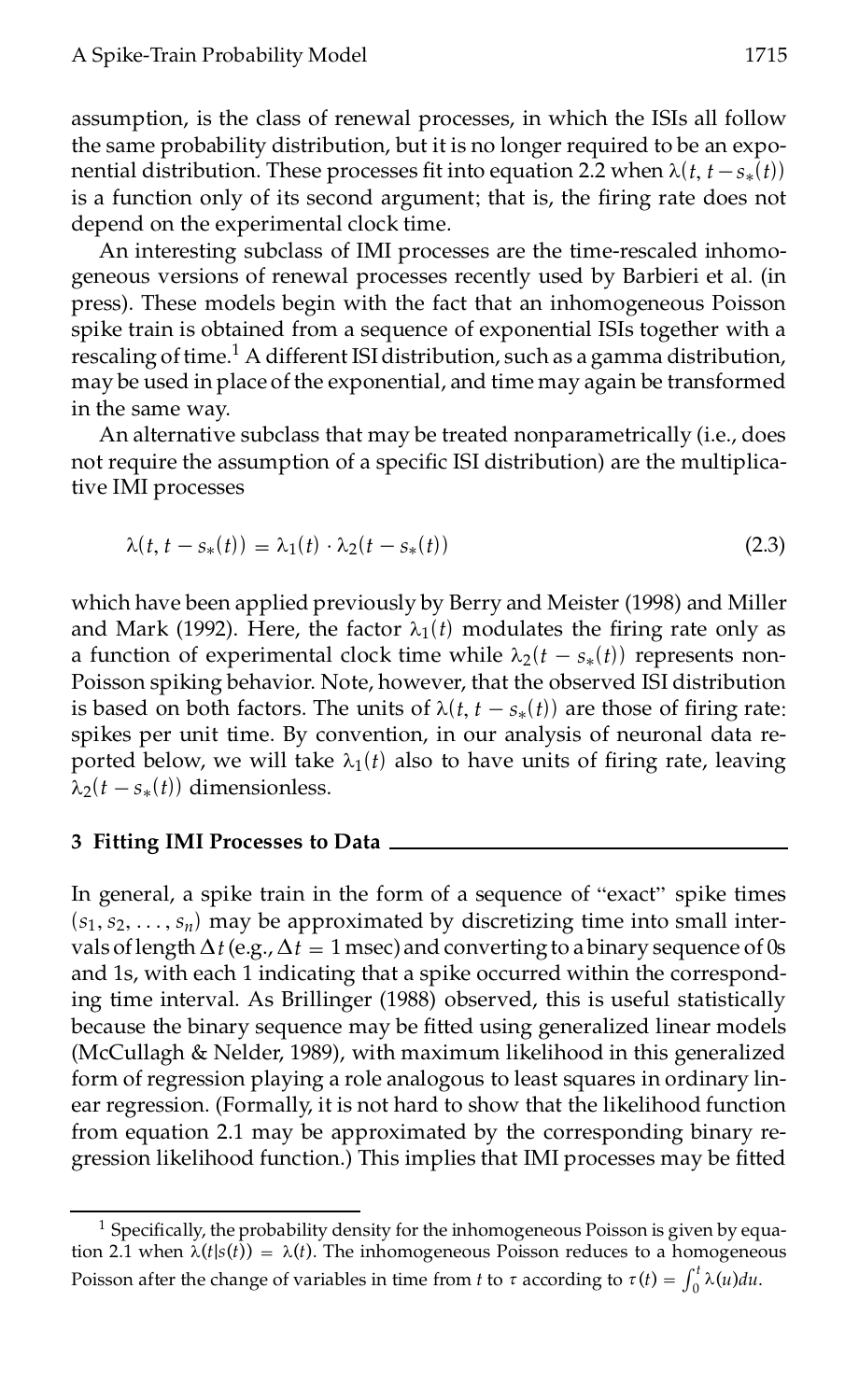with standard methods and software. In particular, to fit the multiplicative IMI processes in equation 2.3, we use the additive form

$$
\log \lambda(t, t - s_*(t)) = \log \lambda_1(t) + \log \lambda_2(t - s_*(t)) \tag{3.1}
$$

and define suitable functional representations for each of the components  $\log \lambda_1(t)$  and  $\log \lambda_2(t-s_*(t))$ , which will play a role analogous to explanatory variables in ordinary linear regression. An especially flexible and tractable way to represent the components is with cubic splines. That is, we represent each component  $\log \lambda_1(t)$  and  $\log \lambda_2(t - s_*(t))$  as a piecewise cubic in its argument (respectively, *t* and  $t - s_*(t)$ ), with the cubic pieces joined at "knots" in such a way that the resulting functions are twice continuously differentiable. One may choose the knots by preliminary examination of the data. Then the coefficients of the spline basis elements are determined via maximum likelihood; we have used the function gam in the software S-PLUS (MathSoft Inc., Seattle), as described in Venables and Ripley (2000). The inputs to gam are the discretized binary sequence of spike times, the time arguments *t* and  $t - s_*(t)$ , the symbolic specification of the additive model in equation 3.1, and the knots. Further details on the use of splinebased regression methods (or regression splines in statistical parlance) for analyzing neuronal data may be found in Olson, Gettner, Ventura, Carta, and Kass, (2000) and Ventura, Carta, Kass, Gettner, and Olson (in press), where they are applied in the case of inhomogeneous Poisson processes.

To fit the more general IMI processes defined in equation 2.2., terms formed by taking products ("interactions") of the spline representations for  $\log \lambda_1(t)$  and  $\log \lambda_2(t - s_*(t))$  may be included in the regression function. In addition, terms may be added to the statistical model that reflect dependence on timing of spikes prior to the most recent one.

We have not yet been explicit about the way the intensity 2.2 might vary from trial to trial. The simplest way to allow for excess trial-to-trial variability is to include multiplicative constants for each trial in equation 2.2, which become additive constants on the log scale.

#### **4 Results**

We examined data recorded from a neuron in the supplementary eye field of a macaque monkey while he was carrying out 15 trials of a delayed eye movement task (neuron PK66a.1 from Olson et al., 2000; we used the pattern condition). We fitted the IMI process intensity function, equation 2.2, as described above. We included:

- 1. Spline basis elements for  $log \lambda_1(t)$
- 2. Spline basis elements for  $\log \lambda_2(t s_*(t))$
- 3. Cross-products between the spline basis elements for  $log \lambda_1(t)$  and those for  $\log \lambda_2(t - s_*(t))$  (interaction terms)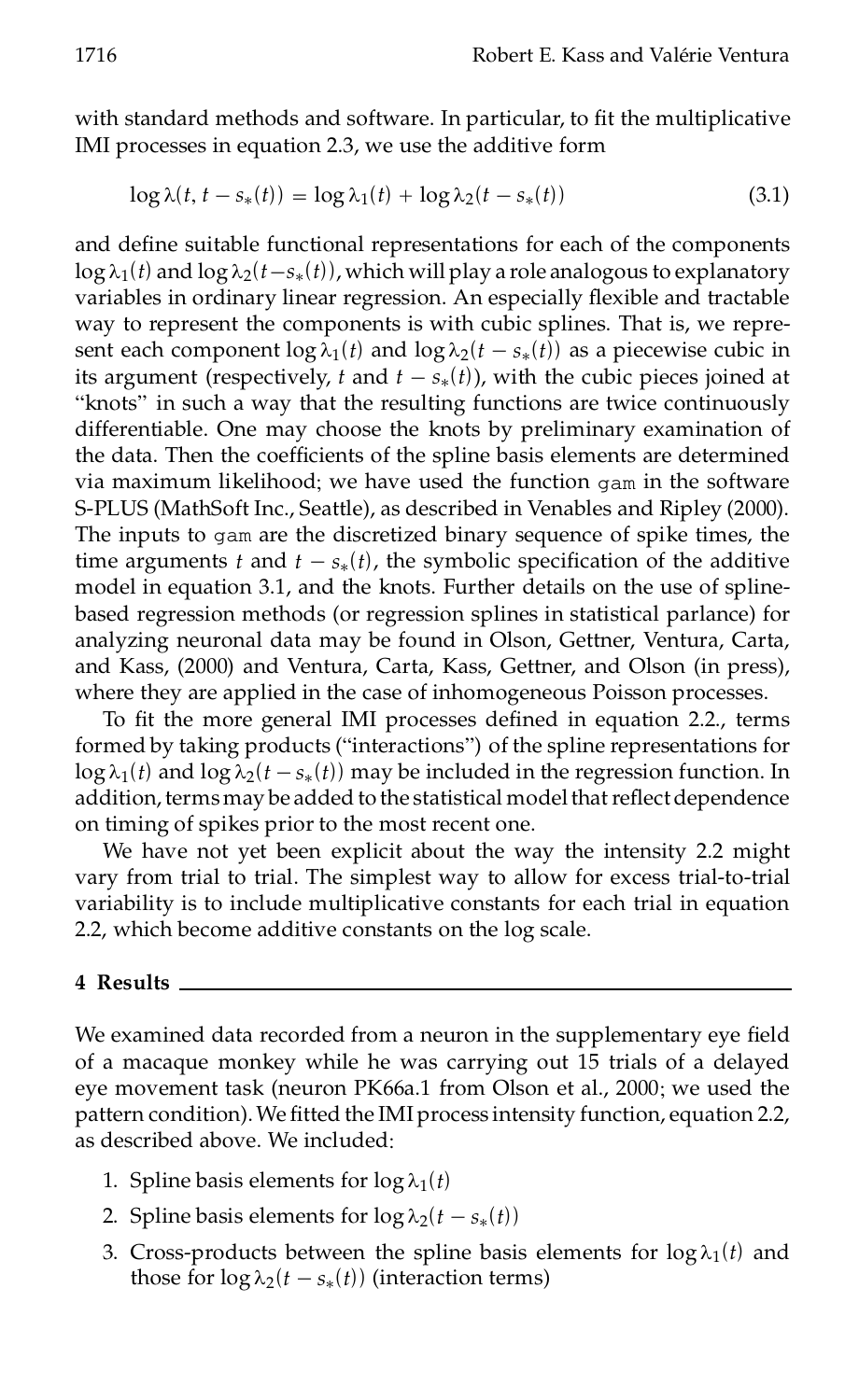- 4. Additional basis elements to represent functions of time since the spike  $s_{**}(t)$  prior to  $s_*(t)$  and time since the spike  $s_{***}(t)$  prior to  $s_{**}(t)$
- 5. Constants for each trial

Using component 1 alone would result in tting an inhomogeneous Poisson process, component 2 represents departures from a Poisson process, component 3 represents departures from equation 2.3 within the general framework of equation 2.2, component 4 represents departures from equation 2.2, and component 5 represents excess trial-to-trial variability. In addition to the overall constant, there were 4 degrees of freedom for component 1 resulting from the use of 3 knots,<sup>2</sup> 3 for component 2 resulting from the use of 2 knots, 12 for component 3 (the coefficients for all products between terms in components 1 and 2), 3 each for the two components in component 4 (each based on 2 knots), and 14 for component 5 (because there were 15 trials).

For this neuron we found that the additive IMI process (see equation 2.3) without excess trial-to-trial variability clearly provided the best fit of the models considered: none of the components 3 through 5 was statistically significant, but components 1 and 2 were highly significant ( $p < .0005$ ). Figure 1 displays the firing behavior of this neuron. As is typically the case, the fit of a Poisson model (effectively applying equation 2.2 with only the first component  $\lambda_1(t)$ ) to the data pooled across trials is good. In Figure 1A, the fitted spline simply smooths the PSTH. Furthermore, when the 15 withintrial IMI fits are averaged across trials, the result agrees very closely with the Poisson model. However, the effect of the highly significant non-Poisson component 2, shown in Figure 1B, may be understood when we consider the way the neuron behaves following a spike at  $t = 50$  milliseconds, as shown in Figure 1C. There it may be seen that the neuron has a refractory period of roughly 10 milliseconds during which it is less likely to fire again than predicted by the Poisson model. After the firing rate reaches its peak at roughly 100 milliseconds, the effect of the non-Poisson component diminishes over time. The effect over the course of a single trial is illustrated in Figure 1D. Immediately after each occurrence of a spike, the neuron partially "resets," lowering its firing intensity below the average firing across trials predicted by the smoothed PSTH; then it increases to a rate higher than the PSTH-based prediction until the neuron fires again. $3$ 

<sup>&</sup>lt;sup>2</sup> Essentially, we have linear, quadratic, and  $k + 1$  cubic coefficients for *k* knots, and then lose degrees of freedom because of the differentiability constraints; technically, in S-PLUS, we use the natural spline basis.

 $3$  An absolute refractory period, during which the neuron would not fire, would force  $\lambda_2$  to zero as its argument  $t - s_*(t)$  goes to zero. However, the data from Olson et al. (2000) were acquired only to 1 millisecond accuracy, and there is no evidence here of an absolute refractory period longer than 1 millisecond. Thus, our fitted function  $\lambda_2$  in Figure 1B does not vanish at the origin.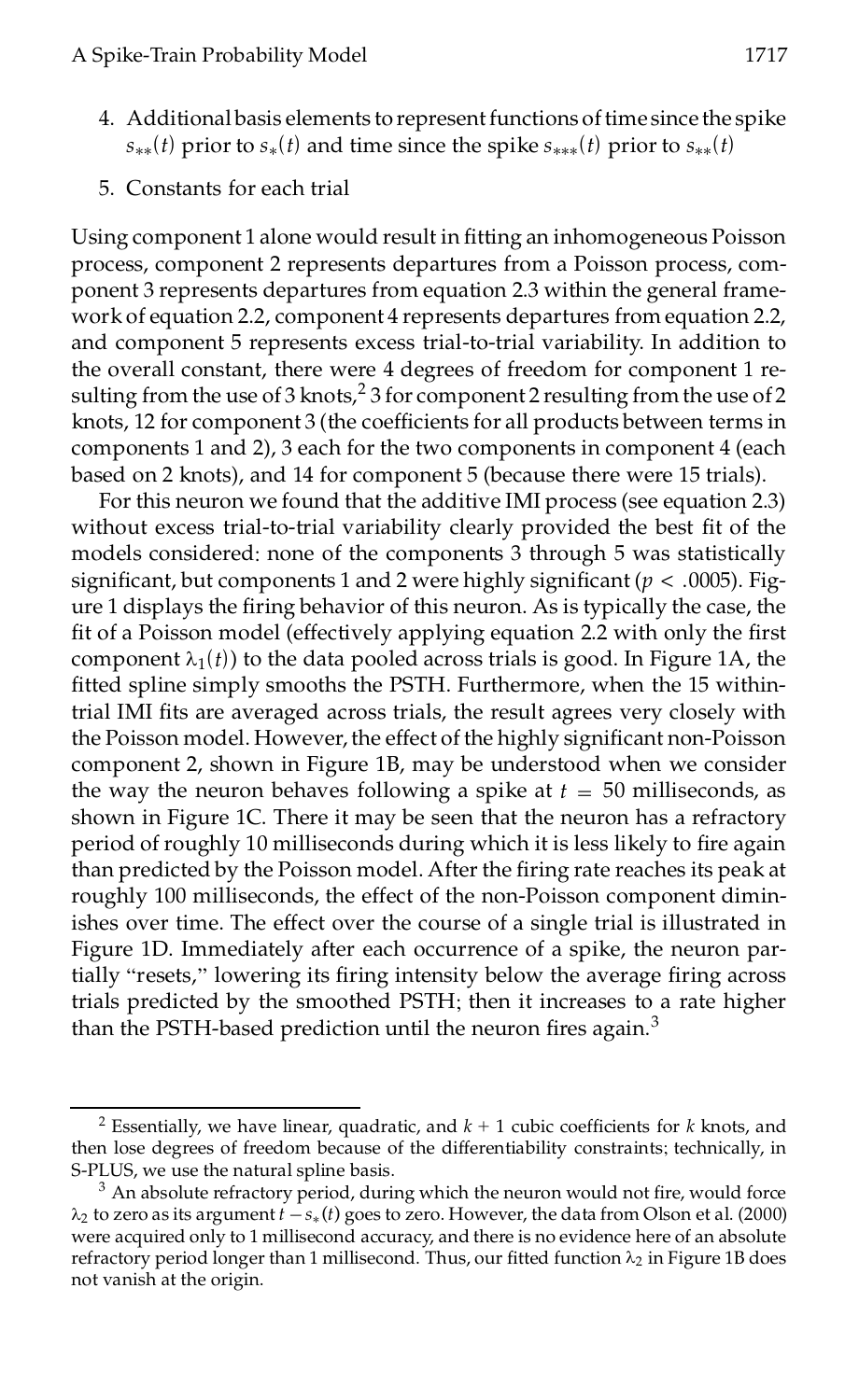

Figure 1: Firing behavior of the supplementary eye field neuron. (A) The PSTH is shown together with the fitted intensity assuming a Poisson process and the average across the 15 trials of the fitted intensities from the multiplicative IMI model (see equation 2.3). (B) The fitted factor  $\lambda_2 (t - s_*(t))$ , which modulates the time-varying firing rate to account for non-Poisson spiking behavior. If the spike trains followed a Poisson process, this intensity would be constant and equal to 1. Instead, the cell begins (during its refractory period) with a diminished firing intensity relative to what would be predicted by the Poisson assumption. This is followed by a fairly rapid increase in firing intensity until about 50 millisecods, at which time the intensity slowly declines. (To ease comparison with *C*, we have scaled  $\lambda_2 (t - s_*(t))$  in *B* so that the value  $\lambda_2 (t - s_*(t)) = 1$  corresponds to the fitted Poisson intensity at  $t = 50$  milliseconds; equivalently,  $\lambda_1(t)$  is equal to the fitted Poisson intensity at  $t = 50$  milliseconds.) (C, D) Effect of  $\lambda_2 (t - s_*(t))$ on this neuron's firing rate. According to the fitted model (see equation 2.3), the IMI firing intensity is the product of the fitted factor  $\lambda_2 (t - s_*(t))$  shown in *B* and the fitted factor  $\lambda_1(t)$  (which is not shown); because of the former, it depends on the time at which the previous spike occurred. *C* displays the ratio of IMI to Poisson fitted firing intensities when the previous spike occurred at  $t = 50$ milliseconds. As implied by *B*, during the first 10 milliseconds following the spike at  $t = 50$  milliseconds, the cell is less likely to fire again than predicted by the Poisson model. *D* shows the fitted IMI intensity for the first trial together with the fitted Poisson intensity based on pooling all 15 trials (as in *A*). The bars along the horizontal axis indicate the times at which spikes occurred on this trial. After each spike, the firing rate immediately drops, then climbs to a rate substantially above the predicted Poisson rate.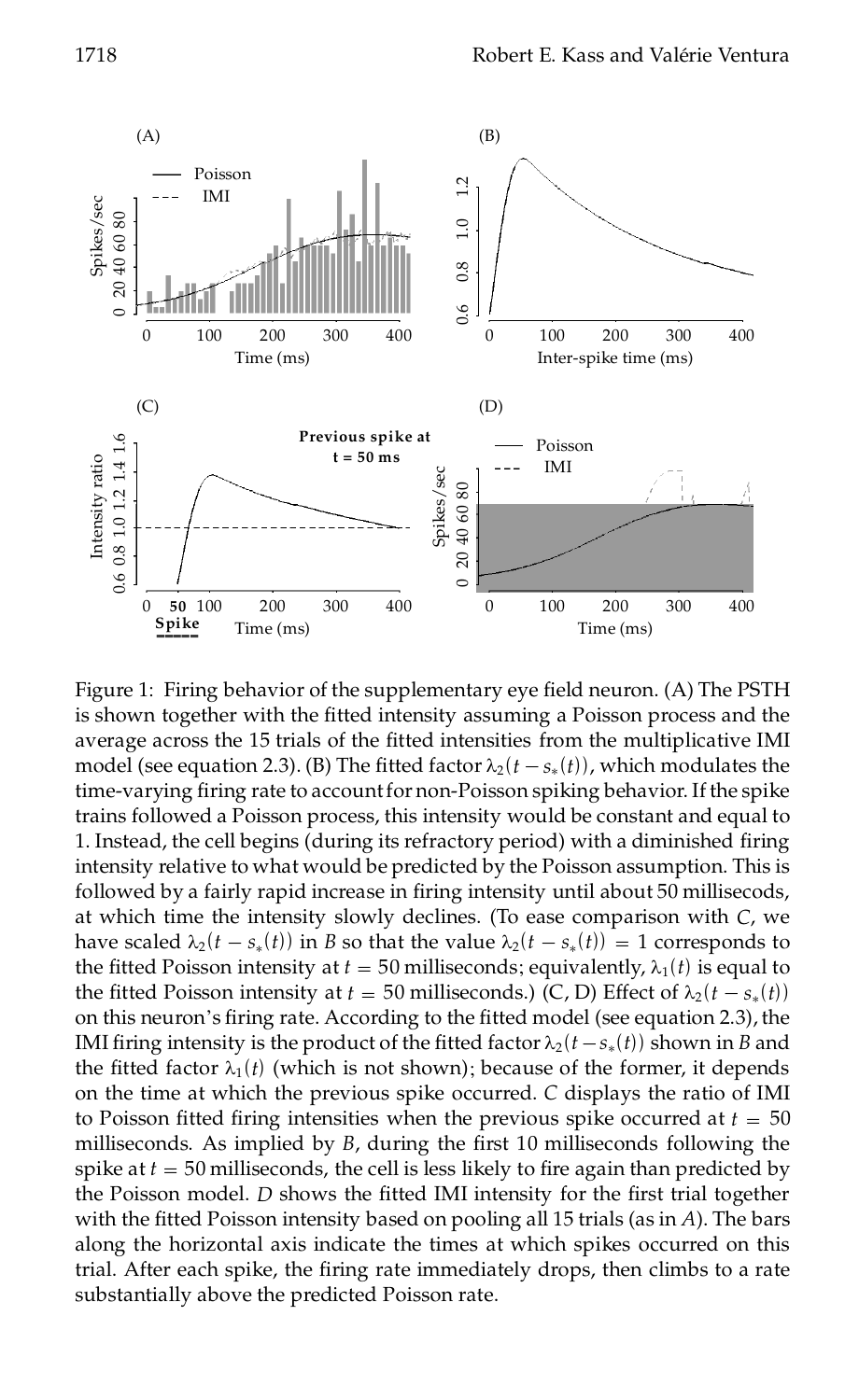#### **5 Discussion**

The IMI processes defined in equation 2.2 generalize inhomogeneous Poisson processes, allowing computation of quantities defined by the spike-train probability distribution once the IMI intensity function  $\lambda(t, t - s_*(t))$  is estimated from the data. For example, it is possible to generalize the test for synchrony used by Riehle et al. (1997), avoiding the possibly objectionable Poisson assumption. We hope to report on this in a future communication. The "Markov interval" terminology comes from Cox and Lewis (1972), who discussed the time-homogeneous case for coupled processes. We are currently investigating extensions of IMI processes for multiple neurons.

Estimation of  $\lambda(t, t - s_*(t))$  could be carried out by various methods. We have used cubic splines on the log scale estimated by maximum likelihood within the statistical framework of generalized linear models, a standard statistical methodology for which software is widely available. Previously, Miller and Mark (1992) applied model 2.3 using step functions; Berry and Meister (1998) assumed  $\lambda_1(t)$  was constant in fitting  $\lambda_2(t - s_*(t))$ . Our approach allowed assessment of the fit of model 2.3 within the broader class 2.2. We found it fit well for a particular neuron in the supplementary eye field, but we would like to emphasize that this multiplicative form may or may not be an appropriate simplification of equation 2.2 in other settings. This is an empirical issue that must be examined in each case. Substantively, as illustrated in Figure 1D, we found that this neuron has much more rapid fluctuations in its firing rate within trials than predicted by the Poisson model, which simply smoothes the PSTH.

The fundamental utility of IMI processes is that they avoid the assumption that spike trains are Poisson processes, which fails to account forimportant effects such as the refractory period. Instead, they make a weaker and seemingly reasonable assumption that spike timing is determined by, and only by, experimental clock time and the elapsed time since the previous spike; there is no further restriction. Statistically, the main point is that the IMI assumption reduces the fitting problem posed in equation 2.1 to a very manageable two-variable nonparametric binary regression. We solved this problem using splines with knots fixed at suitable locations. We are currently developing a more fully automated procedure based on the method of DiMatteo, Genovese, and Kass (2000).

## **Acknowledgments**

We are grateful to Emery Brown and John Lehoczky for many helpful conversations. Comments from the referees substantially improved the exposition. This work was supported in part by grants CA54652-08 from the National Institutes of Health and DMS-9803433 from the National Science Foundation.